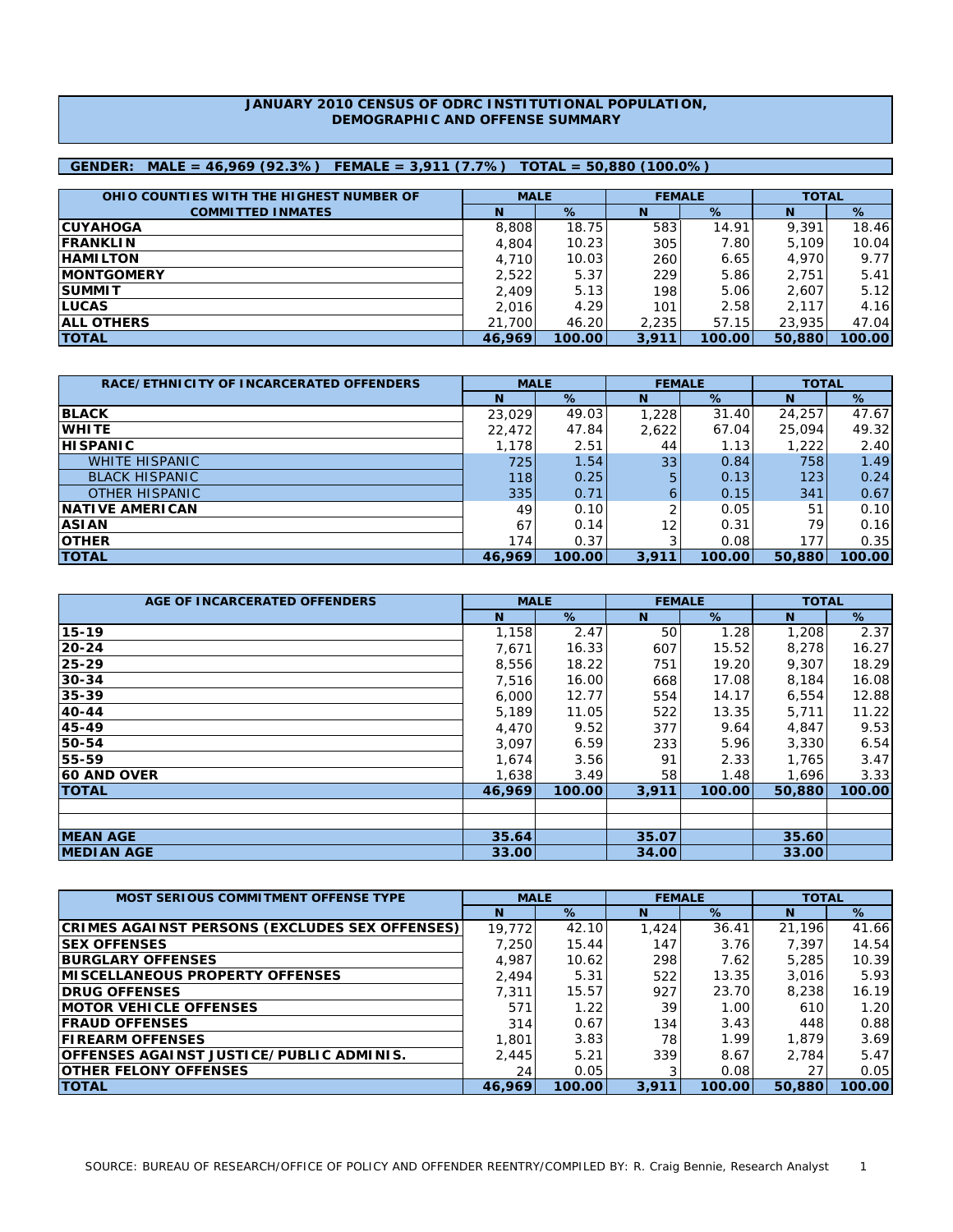|                  |             |       |     |               | INCARCERATED OFFENDER'S COUNTY OF COMMITMENT BY SEX AND RACE - JANUARY 2010 |       |       |              |                |      |                  |          |
|------------------|-------------|-------|-----|---------------|-----------------------------------------------------------------------------|-------|-------|--------------|----------------|------|------------------|----------|
| OHIO COUNTY      | <b>MALE</b> |       |     | <b>FEMALE</b> | <b>BLACK</b>                                                                |       |       | <b>WHITE</b> | OTHER*         |      | COUNTY           | PERCENT  |
|                  | N           | $\%$  | N   | %             | N                                                                           | %     | N     | $\%$         | N              | %    | <b>TOTAL</b>     | OF TOTAL |
| <b>ADAMS</b>     | 112         | 0.22  | 19  | 0.04          | 1                                                                           | 0.00  | 130   | 0.26         | 0              | 0.00 | 131              | 0.26     |
| <b>ALLEN</b>     | 499         | 0.98  | 31  | 0.06          | 329                                                                         | 0.65  | 191   | 0.38         | 10             | 0.02 | 530              | 1.04     |
| <b>ASHLAND</b>   | 135         | 0.27  | 13  | 0.03          | 15                                                                          | 0.03  | 132   | 0.26         | $\mathbf{1}$   | 0.00 | 148              | 0.29     |
| <b>ASHTABULA</b> | 289         | 0.57  | 26  | 0.05          | 75                                                                          | 0.15  | 218   | 0.43         | 22             | 0.04 | 315              | 0.62     |
| <b>ATHENS</b>    | 246         | 0.48  | 45  | 0.09          | 23                                                                          | 0.05  | 267   | 0.52         | 1              | 0.00 | 291              | 0.57     |
| <b>AUGLAIZE</b>  | 186         | 0.37  | 26  | 0.05          | 15                                                                          | 0.03  | 195   | 0.38         | $\overline{2}$ | 0.00 | 212              | 0.42     |
| <b>BELMONT</b>   | 131         | 0.26  | 6   | 0.01          | 18                                                                          | 0.04  | 118   | 0.23         | 1              | 0.00 | 137              | 0.27     |
| <b>BROWN</b>     | 239         | 0.47  | 26  | 0.05          | 11                                                                          | 0.02  | 253   | 0.50         | 1              | 0.00 | 265              | 0.52     |
| <b>BUTLER</b>    | 1,319       | 2.59  | 150 | 0.29          | 453                                                                         | 0.89  | 967   | 1.90         | 49             | 0.10 | 1,469            | 2.89     |
| CARROLL          | 43          | 0.08  | 2   | 0.00          | 1                                                                           | 0.00  | 44    | 0.09         | O              | 0.00 | 45               | 0.09     |
| CHAMPAIGN        | 195         | 0.38  | 32  | 0.06          | 29                                                                          | 0.06  | 198   | 0.39         | O              | 0.00 | 227              | 0.45     |
| <b>CLARK</b>     | 801         | 1.57  | 75  | 0.15          | 345                                                                         | 0.68  | 516   | 1.01         | 15             | 0.03 | 876              | 1.72     |
| <b>CLERMONT</b>  | 669         | 1.31  | 72  | 0.14          | 39                                                                          | 0.08  | 693   | 1.36         | 9              | 0.02 | 741              | 1.46     |
| <b>CLINTON</b>   | 170         | 0.33  | 21  | 0.04          | 33                                                                          | 0.06  | 157   | 0.31         | 1              | 0.00 | 191              | 0.38     |
| COLUMBIANA       | 211         | 0.41  | 26  | 0.05          | 33                                                                          | 0.06  | 199   | 0.39         | 5              | 0.01 | 237              | 0.47     |
| COSHOCTON        | 123         | 0.24  | 9   | 0.02          | 21                                                                          | 0.04  | 111   | 0.22         | 0              | 0.00 | 132              | 0.26     |
| CRAWFORD         | 123         | 0.24  | 8   | 0.02          | 9                                                                           | 0.02  | 121   | 0.24         | $\mathbf{1}$   | 0.00 | 131              | 0.26     |
| CUYAHOGA         | 8,808       | 17.31 | 583 | 1.15          | 6,876                                                                       | 13.51 | 2,076 | 4.08         | 439            | 0.86 | 9,391            | 18.46    |
| <b>DARKE</b>     | 85          | 0.17  | 7   | 0.01          | 4                                                                           | 0.01  | 84    | 0.17         | 4              | 0.01 | 92               | 0.18     |
| <b>DEFIANCE</b>  | 222         | 0.44  | 32  | 0.06          | 32                                                                          | 0.06  | 191   | 0.38         | 31             | 0.06 | 254              | 0.50     |
| DELAWARE         | 302         | 0.59  | 28  | 0.06          | 97                                                                          | 0.19  | 221   | 0.43         | 12             | 0.02 | 330              | 0.65     |
| ERIE             | 364         | 0.72  | 39  | 0.08          | 215                                                                         | 0.42  | 176   | 0.35         | 12             | 0.02 | 403              | 0.79     |
| <b>FAIRFIELD</b> | 263         | 0.52  | 31  | 0.06          | 41                                                                          | 0.08  | 251   | 0.49         | $\overline{2}$ | 0.00 | 294              | 0.58     |
| <b>FAYETTE</b>   | 184         | 0.36  | 12  | 0.02          | 36                                                                          | 0.07  | 158   | 0.31         | $\overline{2}$ | 0.00 | 196              | 0.39     |
| <b>FRANKLIN</b>  | 4.804       | 9.44  | 305 | 0.60          | 3,117                                                                       | 6.13  | 1,838 | 3.61         | 154            | 0.30 | 5,109            | 10.04    |
| <b>FULTON</b>    | 78          | 0.15  | 1   | 0.00          | 6                                                                           | 0.01  | 70    | 0.14         | 3              | 0.01 | 79               | 0.16     |
| <b>GALLIA</b>    | 109         | 0.21  | 18  | 0.04          | 25                                                                          | 0.05  | 102   | 0.20         | 0              | 0.00 | 127              | 0.25     |
| <b>GEAUGA</b>    | 90          | 0.18  | 9   | 0.02          | 15                                                                          | 0.03  | 81    | 0.16         | 3              | 0.01 | 99               | 0.19     |
| <b>GREENE</b>    | 538         | 1.06  | 54  | 0.11          | 183                                                                         | 0.36  | 379   | 0.74         | 30             | 0.06 | 592              | 1.16     |
| <b>GUERNSEY</b>  | 155         | 0.30  | 12  | 0.02          | 28                                                                          | 0.06  | 137   | 0.27         | $\overline{2}$ | 0.00 | 167              | 0.33     |
| <b>HAMILTON</b>  | 4,710       | 9.26  | 260 | 0.51          | 3,700                                                                       | 7.27  | 1,183 | 2.33         | 87             | 0.17 | 4,970            | 9.77     |
| <b>HANCOCK</b>   | 249         | 0.49  | 28  | 0.06          | 54                                                                          | 0.11  | 207   | 0.41         | 16             | 0.03 | 277              | 0.54     |
| <b>HARDIN</b>    | 116         | 0.23  | 8   | 0.02          | 4                                                                           | 0.01  | 119   | 0.23         | 1              | 0.00 | 124              | 0.24     |
| <b>HARRISON</b>  | 32          | 0.06  | 1   | 0.00          | $\overline{2}$                                                              | 0.00  | 31    | 0.06         | 0              | 0.00 | 33               | 0.06     |
| <b>HENRY</b>     | 82          | 0.16  | 3   | 0.01          | 3                                                                           | 0.01  | 70    | 0.14         | 11             | 0.02 | 85               | 0.17     |
| <b>HIGHLAND</b>  | 216         | 0.42  | 19  | 0.04          | 10                                                                          | 0.02  | 224   | 0.44         | 1              | 0.00 | 235              | 0.46     |
| <b>HOCKING</b>   | 112         | 0.22  | 15  | 0.03          | 3                                                                           | 0.01  | 124   | 0.24         | 0              | 0.00 | 127              | 0.25     |
| <b>HOLMES</b>    | 55          | 0.11  | 2   | 0.00          | 7                                                                           | 0.01  | 49    | 0.10         | 1              | 0.00 | 57               | 0.11     |
| <b>HURON</b>     | 127         | 0.25  | 20  | 0.04          | 11                                                                          | 0.02  | 123   | 0.24         | 13             | 0.03 | 147              | 0.29     |
| <b>JACKSON</b>   | 102         | 0.20  | 14  | 0.03          | 2                                                                           | 0.00  | 113   | 0.22         | $\mathbf{1}$   | 0.00 | 116              | 0.23     |
| <b>JEFFERSON</b> | 263         | 0.52  | 9   | 0.02          | 131                                                                         | 0.26  | 141   | 0.28         | 0              | 0.00 | 272              | 0.53     |
| <b>KNOX</b>      | 134         | 0.26  | 6   | 0.01          | 8                                                                           | 0.02  | 131   | 0.26         | $\mathbf{1}$   | 0.00 | 140              | 0.28     |
| LAKE             | 662         | 1.30  | 73  | 0.14          | 240                                                                         | 0.47  | 471   | 0.93         | 24             | 0.05 | 735              | 1.44     |
| LAWRENCE         | 271         | 0.53  | 51  | 0.10          | 45                                                                          | 0.09  | 275   | 0.54         | $\overline{2}$ | 0.00 | 322              | 0.63     |
| LICKING          | 669         | 1.31  | 82  | 0.16          | 144                                                                         | 0.28  | 601   | 1.18         | 6              | 0.01 | 751              | 1.48     |
| LOGAN            | 133         | 0.26  | 12  | 0.02          | 29                                                                          | 0.06  | 114   | 0.22         | 2              | 0.00 | 145              | 0.28     |
| LORAIN           | 978         | 1.92  | 51  | 0.10          | 435                                                                         | 0.85  | 463   | 0.91         | 131            | 0.26 | 1,029            | 2.02     |
| <b>LUCAS</b>     | 2,016       | 3.96  | 101 | 0.20          | 1,166                                                                       | 2.29  | 836   | 1.64         | 115            | 0.23 | 2,117            | 4.16     |
| <b>MADISON</b>   | 95          | 0.19  | 18  | 0.04          | 34                                                                          | 0.07  | 76    | 0.15         | 3              | 0.01 | 113              | 0.22     |
| <b>MAHONING</b>  | 941         | 1.85  | 61  | 0.12          | 640                                                                         | 1.26  | 328   | 0.64         | 34             | 0.07 | 1,002            | 1.97     |
| <b>MARION</b>    | 384         | 0.75  | 31  | 0.06          | 124                                                                         | 0.24  | 284   | 0.56         | $\overline{7}$ | 0.01 | 415              | 0.82     |
| <b>MEDINA</b>    | 341         | 0.67  | 31  | 0.06          | 56                                                                          | 0.11  | 296   | 0.58         | 20             | 0.04 | $\overline{372}$ | 0.73     |
| <b>MEIGS</b>     | 110         | 0.22  | 17  | 0.03          | 9                                                                           | 0.02  | 118   | 0.23         | 0              | 0.00 | 127              | 0.25     |

## **OHIO DEPARTMENT OF REHABILITATION AND CORRECTION JANUARY 2010 INSTITUTIONAL CENSUS**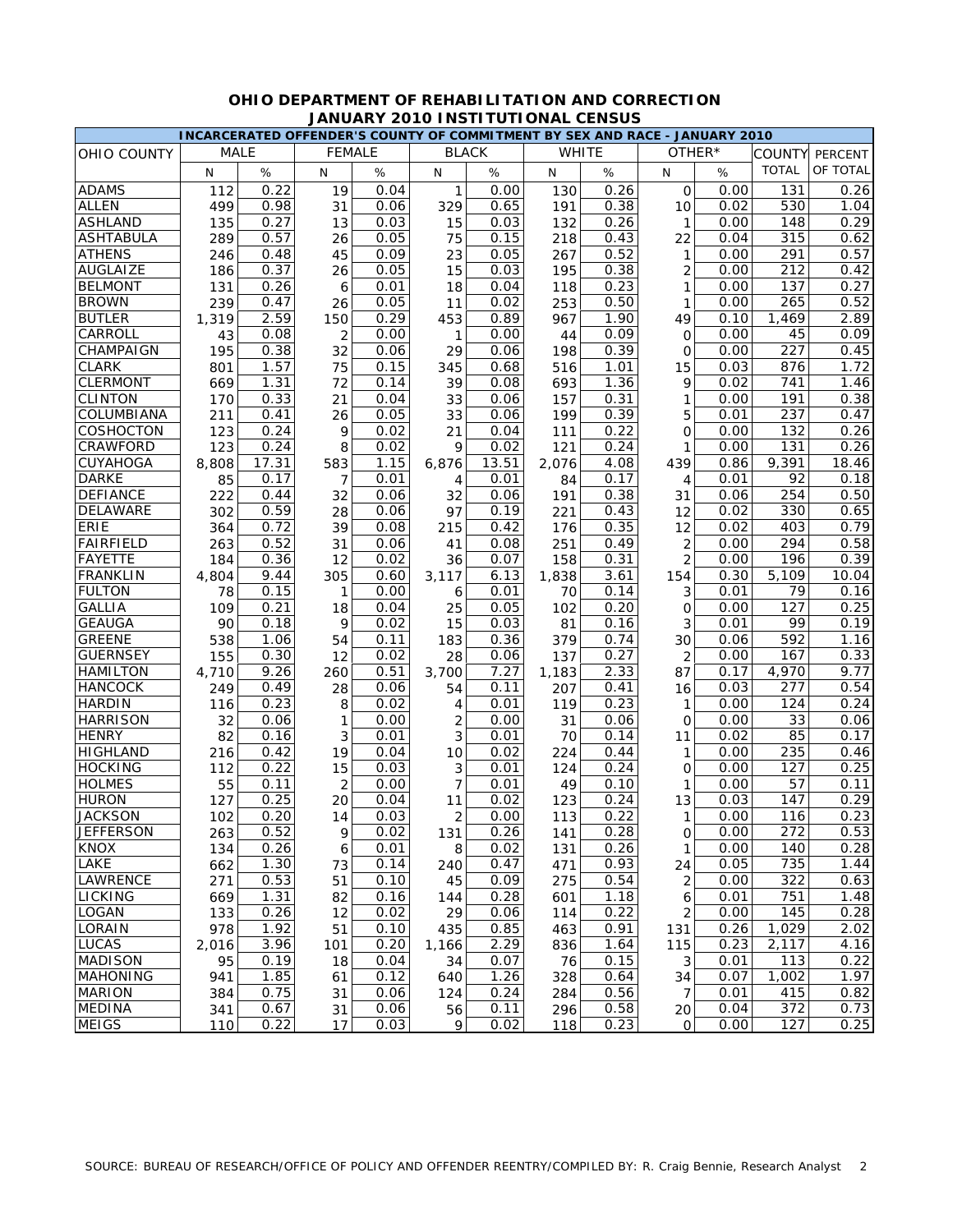|                     |             |       |               |      |                         | (continued) |              |       |                |      |               |                |
|---------------------|-------------|-------|---------------|------|-------------------------|-------------|--------------|-------|----------------|------|---------------|----------------|
| <b>OHIO COUNTY</b>  | <b>MALE</b> |       | <b>FEMALE</b> |      | <b>BLACK</b>            |             | <b>WHITE</b> |       | OTHER*         |      | <b>COUNTY</b> | <b>PERCENT</b> |
|                     | N           | %     | N             | %    | N                       | $\%$        | N            | %     | N              | %    | <b>TOTAL</b>  | OF TOTAL       |
| <b>MERCER</b>       | 80          | 0.16  | 5             | 0.01 | $\overline{\mathbf{4}}$ | 0.01        | 77           | 0.15  | 4              | 0.01 | 85            | 0.17           |
| <b>MIAMI</b>        | 279         | 0.55  | 37            | 0.07 | 52                      | 0.10        | 260          | 0.51  | 4              | 0.01 | 316           | 0.62           |
| <b>MONROE</b>       | 33          | 0.06  | 3             | 0.01 | $\mathbf 0$             | 0.00        | 36           | 0.07  | 0              | 0.00 | 36            | 0.07           |
| <b>MONTGOMERY</b>   | 2,522       | 4.96  | 229           | 0.45 | 1,633                   | 3.21        | 1,094        | 2.15  | 24             | 0.05 | 2,751         | 5.41           |
| <b>MORGAN</b>       | 30          | 0.06  | 6             | 0.01 | 6                       | 0.01        | 30           | 0.06  | $\Omega$       | 0.00 | 36            | 0.07           |
| <b>MORROW</b>       | 53          | 0.10  | 5             | 0.01 | 3                       | 0.01        | 55           | 0.11  | 0              | 0.00 | 58            | 0.11           |
| <b>MUSKINGUM</b>    | 366         | 0.72  | 35            | 0.07 | 100                     | 0.20        | 297          | 0.58  | 4              | 0.01 | 401           | 0.79           |
| <b>NOBLE</b>        | 10          | 0.02  | 0             | 0.00 | $\mathbf 0$             | 0.00        | 10           | 0.02  | 0              | 0.00 | 10            | 0.02           |
| <b>OTTAWA</b>       | 79          | 0.16  | 8             | 0.02 | 11                      | 0.02        | 67           | 0.13  | 9              | 0.02 | 87            | 0.17           |
| PAULDING            | 65          | 0.13  | 4             | 0.01 | 3                       | 0.01        | 63           | 0.12  | 3              | 0.01 | 69            | 0.14           |
| <b>PERRY</b>        | 93          | 0.18  | 5             | 0.01 | $\Omega$                | 0.00        | 97           | 0.19  | 1              | 0.00 | 98            | 0.19           |
| PICKAWAY            | 193         | 0.38  | 45            | 0.09 | 31                      | 0.06        | 206          | 0.40  | 1              | 0.00 | 238           | 0.47           |
| PIKE                | 72          | 0.14  | 3             | 0.01 | 1                       | 0.00        | 74           | 0.15  | $\Omega$       | 0.00 | 75            | 0.15           |
| PORTAGE             | 311         | 0.61  | 32            | 0.06 | 93                      | 0.18        | 245          | 0.48  | 5              | 0.01 | 343           | 0.67           |
| PREBLE              | 101         | 0.20  | 14            | 0.03 | 12                      | 0.02        | 91           | 0.18  | 12             | 0.02 | 115           | 0.23           |
| PUTNAM              | 64          | 0.13  | 13            | 0.03 | 4                       | 0.01        | 64           | 0.13  | 9              | 0.02 | 77            | 0.15           |
| RICHLAND            | 646         | 1.27  | 69            | 0.14 | 275                     | 0.54        | 430          | 0.85  | 10             | 0.02 | 715           | 1.41           |
| <b>ROSS</b>         | 238         | 0.47  | 28            | 0.06 | 60                      | 0.12        | 203          | 0.40  | 3              | 0.01 | 266           | 0.52           |
| SANDUSKY            | 167         | 0.33  | 13            | 0.03 | 65                      | 0.13        | 100          | 0.20  | 15             | 0.03 | 180           | 0.35           |
| <b>SCIOTO</b>       | 656         | 1.29  | 126           | 0.25 | 150                     | 0.29        | 629          | 1.24  | 3              | 0.01 | 782           | 1.54           |
| <b>SENECA</b>       | 181         | 0.36  | 25            | 0.05 | 51                      | 0.10        | 151          | 0.30  | 4              | 0.01 | 206           | 0.40           |
| <b>SHELBY</b>       | 143         | 0.28  | 19            | 0.04 | 33                      | 0.06        | 126          | 0.25  | 3              | 0.01 | 162           | 0.32           |
| <b>STARK</b>        | 1,622       | 3.19  | 129           | 0.25 | 797                     | 1.57        | 942          | 1.85  | 12             | 0.02 | 1,751         | 3.44           |
| <b>SUMMIT</b>       | 2,409       | 4.73  | 198           | 0.39 | 1,386                   | 2.72        | 1,177        | 2.31  | 44             | 0.09 | 2,607         | 5.12           |
| TRUMBULL            | 583         | 1.15  | 49            | 0.10 | 259                     | 0.51        | 370          | 0.73  | 3              | 0.01 | 632           | 1.24           |
| TUSCARAWAS          | 146         | 0.29  | 14            | 0.03 | 11                      | 0.02        | 148          | 0.29  | 1              | 0.00 | 160           | 0.31           |
| <b>UNION</b>        | 147         | 0.29  | 30            | 0.06 | 12                      | 0.02        | 161          | 0.32  | 4              | 0.01 | 177           | 0.35           |
| <b>VAN WERT</b>     | 76          | 0.15  | 2             | 0.00 | 10                      | 0.02        | 66           | 0.13  | $\overline{2}$ | 0.00 | 78            | 0.15           |
| VINTON              | 49          | 0.10  | 2             | 0.00 | 3                       | 0.01        | 48           | 0.09  | 0              | 0.00 | 51            | 0.10           |
| WARREN              | 358         | 0.70  | 39            | 0.08 | 53                      | 0.10        | 334          | 0.66  | 10             | 0.02 | 397           | 0.78           |
| WASHINGTON          | 174         | 0.34  | 15            | 0.03 | 23                      | 0.05        | 164          | 0.32  | $\overline{2}$ | 0.00 | 189           | 0.37           |
| WAYNE               | 191         | 0.38  | 19            | 0.04 | 54                      | 0.11        | 150          | 0.29  | 6              | 0.01 | 210           | 0.41           |
| <b>WILLIAMS</b>     | 154         | 0.30  | 23            | 0.05 | $\overline{7}$          | 0.01        | 166          | 0.33  | 4              | 0.01 | 177           | 0.35           |
| <b>WOOD</b>         | 313         | 0.62  | 27            | 0.05 | 67                      | 0.13        | 237          | 0.47  | 36             | 0.07 | 340           | 0.67           |
| WYANDOT             | 73          | 0.14  | 9             | 0.02 | 5                       | 0.01        | 74           | 0.15  | 3              | 0.01 | 82            | 0.16           |
| <b>OUT OF STATE</b> | 1           | 0.00  | $\Omega$      | 0.00 | 1                       | 0.00        | $\mathbf 0$  | 0.00  | $\Omega$       | 0.00 | 1             | 0.00           |
| <b>TOTAL</b>        | 46,969      | 92.31 | 3,911         | 7.69 | 24,257                  | 47.67       | 25,094       | 49.32 | 1,529          | 3.01 | 50,880        | 100.00         |

#### **INCARCERATED OFFENDER'S COUNTY OF COMMITMENT BY SEX AND RACE - JANUARY 2010**

**Figure 1. Counties With Largest Proportion of Inmates**



\* 'OTHER' includes Hispanic, Asian, and Native American.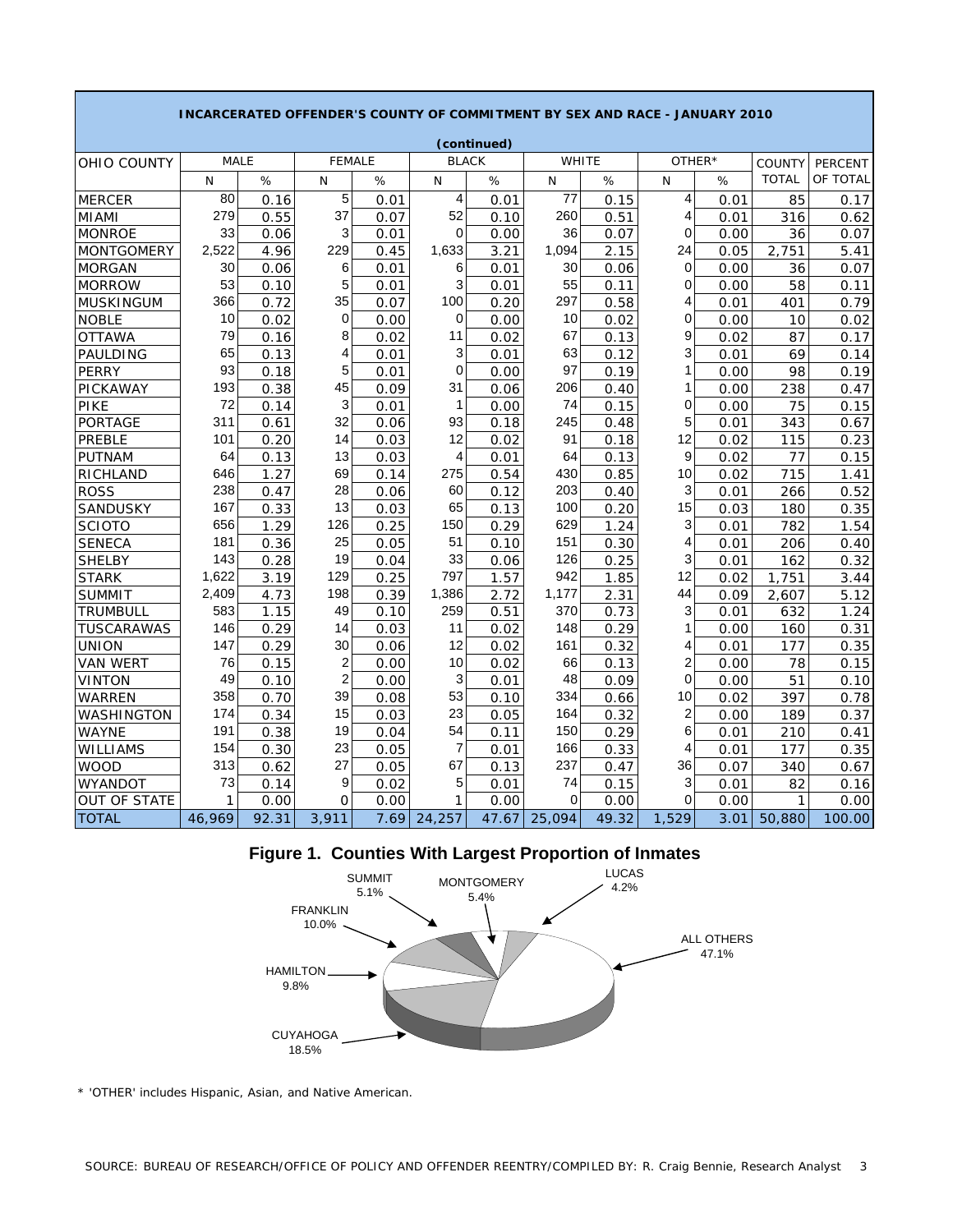| NUMBER OF INCARCERATED OFFENDERS BY RACE/ETHNICITY - JANUARY 2010 |        |        |       |               |              |                |
|-------------------------------------------------------------------|--------|--------|-------|---------------|--------------|----------------|
| RACE/ETHNICITY                                                    | MALE   |        |       | <b>FEMALE</b> | <b>GROUP</b> | <b>PERCENT</b> |
|                                                                   | N      | %      | N     | %             | <b>TOTAL</b> | OF TOTAL       |
| <b>BLACK</b>                                                      | 23,029 | 49.03  | 1,228 | 31.40         | 24,257       | 47.67          |
| <b>WHITE</b>                                                      | 22,472 | 47.84  | 2.622 | 67.04         | 25,094       | 49.32          |
| <b>HISPANIC</b>                                                   | 1,178  | 2.51   | 44    | 1.13          | 1,222        | 2.40           |
| <b>WHITE HISPANIC</b>                                             | 725    | 1.54   | 33    | 0.84          | 758          | 1.49           |
| <b>BLACK HISPANIC</b>                                             | 118    | 0.25   | 5     | 0.13          | 123          | 0.24           |
| <b>OTHER HISPANIC</b>                                             | 335    | 0.71   | 6     | 0.15          | 341          | 0.67           |
| NATIVE AMERICAN                                                   | 49     | 0.10   | 2     | 0.05          | 51           | 0.10           |
| <b>ASIAN</b>                                                      | 67     | 0.14   | 12    | 0.31          | 79           | 0.16           |
| <b>OTHER</b>                                                      | 174    | 0.37   | 3     | 0.08          | 177          | 0.35           |
| <b>TOTAL</b>                                                      | 46.969 | 100.00 | 3.911 | 100.00        | 50,880       | 100.00         |

**Figure 2. Commitment by Race/Ethnicity**



| NUMBER OF INCARCERATED OFFENDERS BY AGE - JANUARY 2010 |                |        |               |        |                |                |
|--------------------------------------------------------|----------------|--------|---------------|--------|----------------|----------------|
|                                                        |                |        |               |        |                |                |
|                                                        |                |        |               |        |                |                |
| <b>INMATE AGE</b>                                      | <b>MALE</b>    |        | <b>FEMALE</b> |        | <b>AGE</b>     | <b>PERCENT</b> |
|                                                        | N              | %      | N             | %      | <b>TOTAL</b>   | OF TOTAL       |
| 15                                                     | $\overline{2}$ | 0.00   | $\Omega$      | 0.00   | $\overline{2}$ | 0.00           |
| 16                                                     | 12             | 0.03   | O             | 0.00   | 12             | 0.02           |
| 17                                                     | 62             | 0.13   | 2             | 0.05   | 64             | 0.13           |
| 18                                                     | 274            | 0.58   | 11            | 0.28   | 285            | 0.56           |
| 19                                                     | 808            | 1.72   | 37            | 0.95   | 845            | 1.66           |
| $\overline{20}$                                        | 1,211          | 2.58   | 74            | 1.89   | 1,285          | 2.53           |
| 21<br>$-24$                                            | 6,460          | 13.75  | 533           | 13.63  | 6,993          | 13.74          |
| $25 - 29$                                              | 8,557          | 18.22  | 751           | 19.20  | 9,308          | 18.29          |
| $30 - 34$                                              | 7,516          | 16.00  | 668           | 17.08  | 8,184          | 16.08          |
| $35 - 39$                                              | 6,001          | 12.78  | 554           | 14.17  | 6,555          | 12.88          |
| $40 - 44$                                              | 5,189          | 11.05  | 522           | 13.35  | 5,711          | 11.22          |
| $45 - 49$                                              | 4,470          | 9.52   | 377           | 9.64   | 4,847          | 9.53           |
| $50 - 54$                                              | 3,098          | 6.60   | 233           | 5.96   | 3,331          | 6.55           |
| $55 - 59$                                              | 1,674          | 3.56   | 91            | 2.33   | 1,765          | 3.47           |
| $60 - 64$                                              | 933            | 1.99   | 31            | 0.79   | 964            | 1.89           |
| $65 - 69$                                              | 404            | 0.86   | 20            | 0.51   | 424            | 0.83           |
| $70 - 74$                                              | 185            | 0.39   | 6             | 0.15   | 191            | 0.38           |
| $75 - 79$                                              | 80             | 0.17   |               | 0.03   | 81             | 0.16           |
| 80 AND OVER                                            | 35             | 0.07   | $\Omega$      | 0.00   | 35             | 0.07           |
| <b>TOTAL</b>                                           | 46,969         | 100.00 | 3,911         | 100.00 | 50,880         | 100.00         |
| <b>MEAN</b>                                            | 35.64          |        | 35.07         |        | 35.60          |                |
| <b>MEDIAN</b>                                          | 33.00          |        | 34.00         |        | 33.00          |                |
| 50 AND OVER                                            | 6,409          | 13.65  | 382           | 9.77   | 6,791          | 13.35          |
| 17 AND UNDER                                           | 76             | 0.16   |               | 0.05   | 76             | 0.15           |
| 18 AND OVER                                            | 46,895         | 99.84  | 3,909         | 99.95  | 50,804         | 99.85          |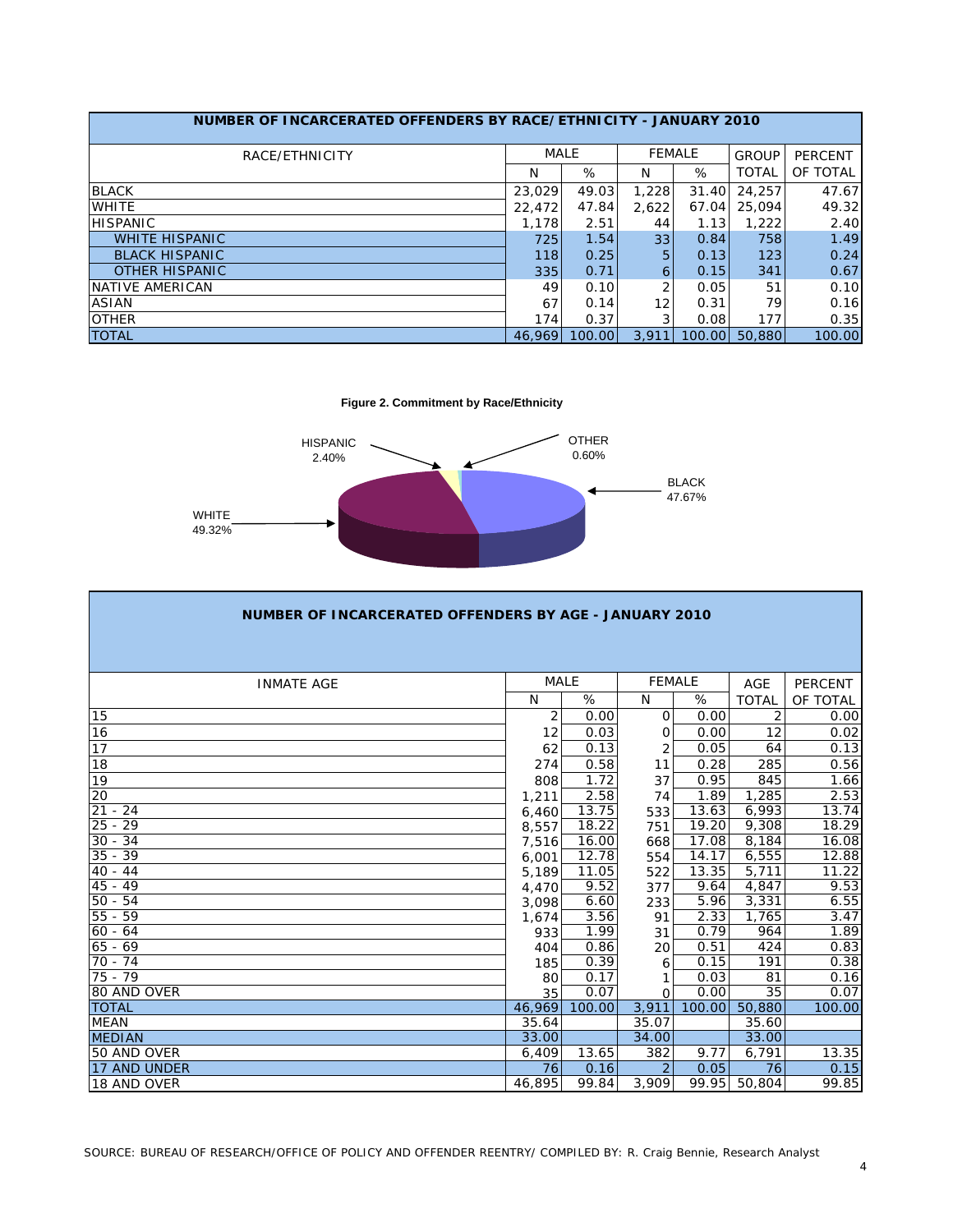|                   |                |        |                |        |                | AGE OF INCARCERATED OFFENDERS BY SEX AND RACE - JANUARY 2010 |              |                   |                         |        |                  |              |
|-------------------|----------------|--------|----------------|--------|----------------|--------------------------------------------------------------|--------------|-------------------|-------------------------|--------|------------------|--------------|
| <b>INMATE AGE</b> | <b>MALE</b>    |        | <b>FEMALE</b>  |        | <b>BLACK</b>   |                                                              | <b>WHITE</b> |                   | <b>OTHER</b>            |        | AGE              | PERCENT      |
|                   | N              | $\%$   | N              | $\%$   | N              | $\%$                                                         | N            | %                 | $\mathsf{N}$            | %      | <b>TOTAL</b>     | OF TOTAL     |
| 15                | $\overline{2}$ | 0.00   | 0              | 0.00   | $\overline{2}$ | 0.01                                                         | 0            | 0.00              | $\mathbf{O}$            | 0.00   | $\overline{c}$   | 0.00         |
| 16                | 12             | 0.03   | 0              | 0.00   | 11             | 0.05                                                         | 1            | 0.00              | $\Omega$                | 0.00   | 12               | 0.02         |
| 17                | 62             | 0.13   | $\overline{2}$ | 0.05   | 53             | 0.22                                                         | 10           | 0.04              | 1                       | 0.07   | 64               | 0.13         |
| 18                | 274            | 0.58   | 11             | 0.28   | 224            | 0.92                                                         | 55           | 0.22              | 6                       | 0.39   | 285              | 0.56         |
| 19                | 808            | 1.72   | 37             | 0.95   | 539            | 2.22                                                         | 277          | 1.10              | 29                      | 1.90   | 845              | 1.66         |
| 20                | 1,211          | 2.58   | 74             | 1.89   | 819            | 3.38                                                         | 431          | 1.72              | 35                      | 2.29   | 1,285            | 2.53         |
| 21                | 1,499          | 3.19   | 121            | 3.09   | 924            | 3.81                                                         | 662          | 2.64              | 34                      | 2.22   | 1,620            | 3.18         |
| 22                | 1,643          | 3.50   | 115            | 2.94   | 991            | 4.09                                                         | 721          | 2.87              | 46                      | 3.01   | 1,758            | 3.46         |
| 23                | 1,635          | 3.48   | 152            | 3.89   | 907            | 3.74                                                         | 831          | 3.31              | 49                      | 3.20   | 1,787            | 3.51         |
| 24                | 1,684          | 3.59   | 145            | 3.71   | 909            | 3.75                                                         | 863          | 3.44              | 56                      | 3.66   | 1,829            | 3.59         |
| 25                | 1,655          | 3.52   | 150            | 3.84   | 905            | 3.73                                                         | 836          | 3.33              | 64                      | 4.19   | 1,805            | 3.55         |
| 26                | 1,640          | 3.49   | 143            | 3.66   | 901            | 3.71                                                         | 836          | 3.33              | 46                      | 3.01   | 1,783            | 3.50         |
|                   |                |        |                |        |                |                                                              |              |                   |                         |        |                  | 3.57         |
| 27                | 1,683          | 3.58   | 135            | 3.45   | 886            | 3.65                                                         | 867          | 3.46              | 66                      | 4.32   | 1,818            |              |
| 28                | 1,763          | 3.75   | 165            | 4.22   | 967            | 3.99                                                         | 900          | 3.59              | 61                      | 3.99   | 1,928            | 3.79         |
| 29                | 1,815          | 3.86   | 158            | 4.04   | 947            | 3.90                                                         | 964          | 3.84              | 62                      | 4.05   | 1,973            | 3.88         |
| 30                | 1,689          | 3.60   | 145            | 3.71   | 932            | 3.84                                                         | 842          | 3.36              | 60                      | 3.92   | 1,834            | 3.60         |
| 31                | 1,623          | 3.46   | 154            | 3.94   | 877            | 3.62                                                         | 843          | 3.36              | 57                      | 3.73   | 1,777            | 3.49         |
| 32                | 1,486          | 3.16   | 126            | 3.22   | 828            | 3.41                                                         | 727          | 2.90              | 57                      | 3.73   | 1,612            | 3.17         |
| 33                | 1,391          | 2.96   | 118            | 3.02   | 772            | 3.18                                                         | 684          | 2.73              | 53                      | 3.47   | 1,509            | 2.97         |
| 34                | 1,327          | 2.83   | 125            | 3.20   | 699            | 2.88                                                         | 698          | 2.78              | 55                      | 3.60   | 1,452            | 2.85         |
| 35                | 1,195          | 2.54   | 120            | 3.07   | 648            | 2.67                                                         | 610          | 2.43              | 57                      | 3.73   | 1,315            | 2.58         |
| 36                | 1,143          | 2.43   | 100            | 2.56   | 620            | 2.56                                                         | 586          | 2.34              | 37                      | 2.42   | 1,243            | 2.44         |
| 37                | 1,227          | 2.61   | 104            | 2.66   | 626            | 2.58                                                         | 661          | 2.63              | 44                      | 2.88   | 1,331            | 2.62         |
| 38                | 1,218          | 2.59   | 127            | 3.25   | 591            | 2.44                                                         | 705          | 2.81              | 49                      | 3.20   | 1,345            | 2.64         |
| 39                | 1,217          | 2.59   | 103            | 2.63   | 581            | 2.40                                                         | 692          | 2.76              | 47                      | 3.07   | 1,320            | 2.59         |
| 40                | 1,126          | 2.40   | 104            | 2.66   | 532            | 2.19                                                         | 651          | 2.59              | 47                      | 3.07   | 1,230            | 2.42         |
| 41                | 1,091          | 2.32   | 110            | 2.81   | 523            | 2.16                                                         | 652          | 2.60              | 26                      | 1.70   | 1,201            | 2.36         |
| 42                | 1,053          | 2.24   | 86             | 2.20   | 487            | 2.01                                                         | 619          | 2.47              | 33                      | 2.16   | 1,139            | 2.24         |
| 43                | 976            | 2.08   | 106            | 2.71   | 453            | 1.87                                                         | 588          | 2.34              | 41                      | 2.68   | 1,082            | 2.13         |
| 44                | 943            | 2.01   | 116            | 2.97   | 455            | 1.88                                                         | 579          | 2.31              | 25                      | 1.64   | 1,059            | 2.08         |
| 45                | 957            | 2.04   | 84             | 2.15   | 403            | 1.66                                                         | 605          | 2.41              | 33                      | 2.16   | 1,041            | 2.05         |
| 46                | 971            | 2.07   | 79             | 2.02   | 420            | 1.73                                                         | 605          | $\overline{2}.41$ | 25                      | 1.64   | 1,050            | 2.06         |
| 47                | 876            | 1.87   | 80             | 2.05   | 385            | 1.59                                                         | 540          | 2.15              | 31                      | 2.03   | 956              | 1.88         |
| 48                | 835            | 1.78   | 73             | 1.87   | 377            | 1.55                                                         | 503          | 2.00              | 28                      | 1.83   | 908              | 1.78         |
| 49                | 831            | 1.77   | 61             | 1.56   | 363            | 1.50                                                         | 512          | 2.04              | 17                      | 1.11   | 892              | 1.75         |
| 50                | 702            | 1.49   | 80             | 2.05   | 334            | 1.38                                                         | 429          | 1.71              | 19                      | 1.24   | 782              | 1.54         |
| 51                | 687            | 1.46   | 42             | 1.07   | 322            | 1.33                                                         | 389          | 1.55              | 18                      | 1.18   | 729              | 1.43         |
| 52                | 633            | 1.35   | 36             | 0.92   | 311            | 1.28                                                         | 343          | 1.37              | 15                      | 0.98   | 669              | 1.31         |
| 53                | 571            | 1.22   | 36             | 0.92   | 258            | 1.06                                                         | 331          | 1.32              | 18                      | 1.18   | 607              | 1.19         |
| 54                | 504            | 1.07   | 39             | 1.00   | 255            | 1.05                                                         | 276          | 1.10              | 12                      | 0.78   | 543              | 1.07         |
| 55                | 429            | 0.91   | 16             | 0.41   | 185            | 0.76                                                         | 253          | 1.01              | 7                       | 0.46   | 445              | 0.87         |
| 56                | 389            | 0.83   | 26             | 0.66   | 177            | 0.73                                                         | 226          | 0.90              | 12                      | 0.78   | 415              | 0.82         |
| 57                | 322            | 0.69   | 17             | 0.43   | 136            | 0.56                                                         | 197          | 0.79              | 6                       | 0.39   | 339              | 0.67         |
| 58                | 281            | 0.60   | 17             | 0.43   | 131            | 0.54                                                         | 161          | 0.64              | 6                       | 0.39   | 298              | 0.59         |
| 59                | 253            | 0.54   | 15             | 0.38   | 105            | 0.43                                                         | 159          | 0.63              | 4                       | 0.26   | 268              | 0.53         |
| 60                | 258            | 0.55   | 9              | 0.23   | 87             | 0.36                                                         | 175          | 0.70              | 5                       | 0.33   | 267              | 0.52         |
| 61                | 206            | 0.44   | 7              | 0.18   | 70             | 0.29                                                         | 136          | 0.54              | 7                       | 0.46   | 213              | 0.42         |
|                   |                | 0.38   |                | 0.15   |                | 0.25                                                         |              | 0.48              |                         | 0.20   | 184              | 0.36         |
| 62                | 178            | 0.36   | 6              | 0.20   | 61             | 0.23                                                         | 120          |                   | 3                       | 0.13   | 178              | 0.35         |
| 63                | 170            |        | 8              |        | 56             |                                                              | 120          | 0.48              | $\overline{\mathbf{c}}$ |        | $\overline{122}$ |              |
| 64                | 121            | 0.26   | 1              | 0.03   | 44             | 0.18                                                         | 75           | 0.30              | 3                       | 0.20   |                  | 0.24         |
| 65                | 115            | 0.24   | 4              | 0.10   | 30             | 0.12                                                         | 87           | 0.35              | $\overline{c}$          | 0.13   | 119              | 0.23<br>0.19 |
| 66                | 93             | 0.20   | 4              | 0.10   | 19             | 0.08                                                         | 78           | 0.31              | 0                       | 0.00   | 97               |              |
| 67                | 74             | 0.16   | 2              | 0.05   | 26             | 0.11                                                         | 47           | 0.19              | 3                       | 0.20   | 76               | 0.15         |
| 68                | 73             | 0.16   | 6              | 0.15   | 24             | 0.10                                                         | 55           | 0.22              | 0                       | 0.00   | 79               | 0.16         |
| 69                | 49             | 0.10   | 4              | 0.10   | $\overline{7}$ | 0.03                                                         | 44           | 0.18              | 2                       | 0.13   | 53               | 0.10         |
| 70 AND OVER       | 300            | 0.64   | 7              | 0.18   | 62             | 0.26                                                         | 237          | 0.94              | 8                       | 0.52   | 307              | 0.60         |
| <b>TOTAL</b>      | 46,969         | 100.00 | 3,911          | 100.00 | 24,257         | 100.00                                                       | 25,094       | 100.00            | 1,529                   | 100.00 | 50,880           | 100.00       |
| <b>MEAN</b>       | 35.64          |        | 35.07          |        | 34.14          |                                                              | 37.05        |                   | 34.86                   |        | 35.60            |              |
| <b>MEDIAN</b>     | 33.00          |        | 34.00          |        | 32.00          |                                                              | 35.00        |                   | 33.00                   |        | 33.00            |              |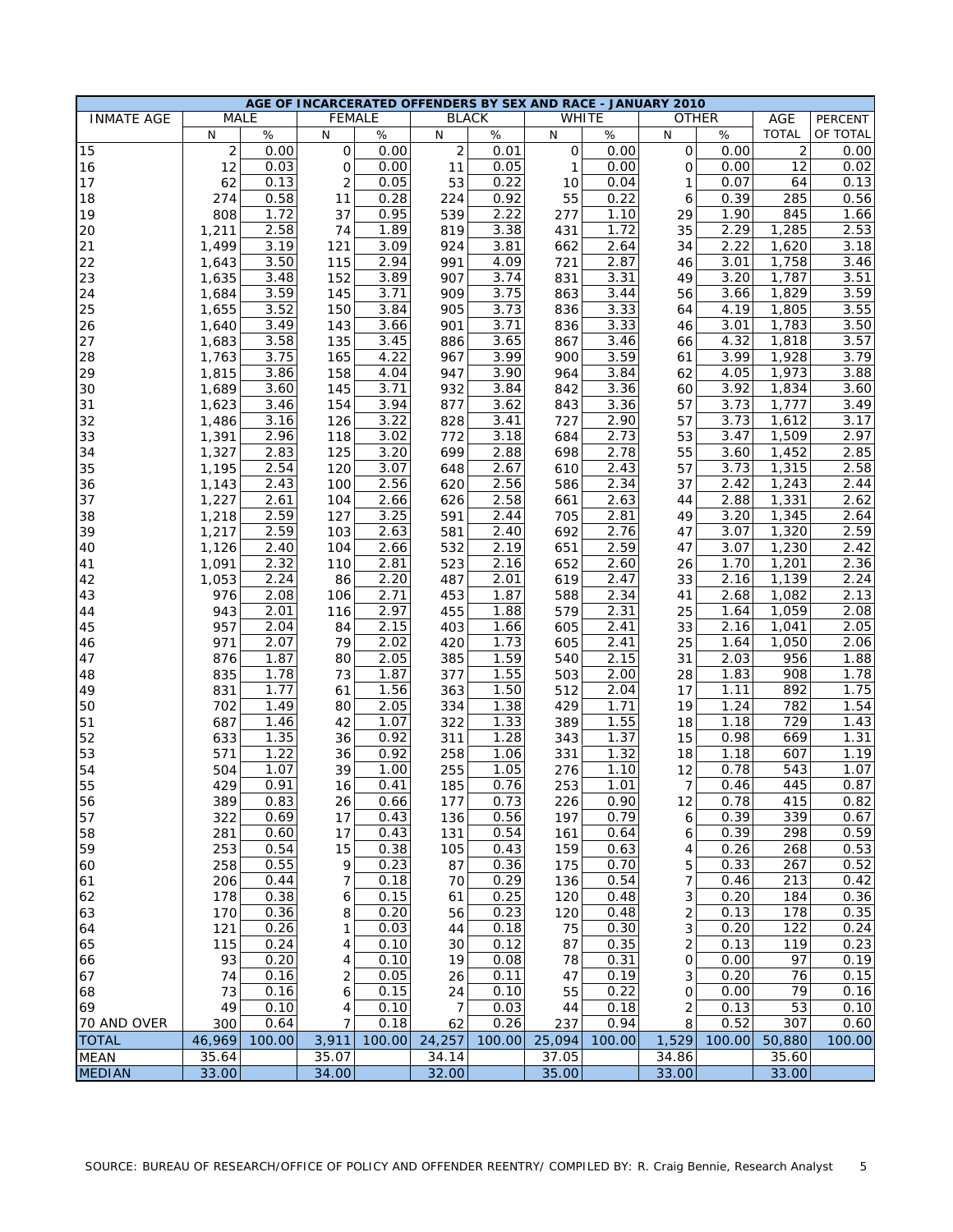| NUMBER OF INCARCERATED SENATE BILL 2* (SB2) OFFENDERS, BY FELONY LEVEL OF MOST<br>SERIOUS CONVICTION OFFENSE, GENDER AND LENGTH OF AGGREGATE SENTENCE, |          |        |            |                   |            |       |        |            |                   |            |        |        |  |
|--------------------------------------------------------------------------------------------------------------------------------------------------------|----------|--------|------------|-------------------|------------|-------|--------|------------|-------------------|------------|--------|--------|--|
|                                                                                                                                                        | $Jan-10$ |        |            |                   |            |       |        |            |                   |            |        |        |  |
| MINIMUM, AVERAGE AND<br><b>MALE</b><br><b>FEMALE</b><br>FELONY/SENTENCE CATEGORY<br>MINIMUM, AVERAGE AND                                               |          |        |            |                   |            |       |        |            |                   |            |        |        |  |
| <b>MAXIMUM SENTENCE</b><br><b>MAXIMUM SENTENCE</b>                                                                                                     |          |        |            |                   |            |       |        |            |                   |            |        |        |  |
|                                                                                                                                                        |          |        |            | TERM (IN MONTHS)* |            |       |        |            | TERM (IN MONTHS)* |            |        |        |  |
|                                                                                                                                                        | N.       | %      | <b>MIN</b> | AVG               | <b>MAX</b> | N     | %      | <b>MIN</b> | <b>AVG</b>        | <b>MAX</b> | N.     | %      |  |
| <b>DEATH</b>                                                                                                                                           | 58       | 0.14   | NA.        | <b>NA</b>         | <b>NA</b>  |       | 0.03   | NA.        | NA.               | <b>NA</b>  | 59     | 0.13   |  |
| LIFE                                                                                                                                                   | 2.650    | 6.31   | NA         | <b>NA</b>         | <b>NA</b>  | 157   | 4.19   | NA.        | <b>NA</b>         | <b>NA</b>  | 2.807  | 6.14   |  |
| <b>FIRST</b>                                                                                                                                           | 11.775   | 28.06  | 6.00       | 126.03            | 10702.56   | 628   | 16.76  | 24.00      | 102.80            | 780.00     | 12,403 | 27.13  |  |
| <b>SECOND</b>                                                                                                                                          | 9.294    | 22.14  | 6.00       | 66.34             | 1320.00    | 692   | 18.47  | 6.00       | 54.91             | 408.00     | 9.986  | 21.84  |  |
| <b>THIRD</b>                                                                                                                                           | 10.224   | 24.36  | 1.92       | 46.37             | 528.00     | 938   | 25.03  | 6.00       | 38.58             | 300.00     | 11.162 | 24.42  |  |
| <b>FOURTH</b>                                                                                                                                          | 4.597    | 10.95  | 1.92       | 27.93             | 384.00     | 551   | 14.71  | 3.96       | 22.01             | 180.00     | 5.148  | 11.26  |  |
| <b>FIFTH</b>                                                                                                                                           | 3,372    | 8.03   | 0.96       | 18.40             | 306.96     | 780   | 20.82  | 6.00       | 14.24             | 96.00      | 4,152  | 9.08   |  |
| <b>TOTAL SENATE BILL 2</b>                                                                                                                             | 41,970   | 100.00 |            |                   |            | 3,747 | 100.00 |            |                   |            | 45,717 | 100.00 |  |
| <b>8 OF TOTAL INCARCERATED</b>                                                                                                                         |          | 82.49  |            |                   |            |       | 7.36   |            |                   |            |        | 89.85  |  |

\* INCLUDES 'HYBRID' COMMITMENTS WITH BOTH PRE-SB2 AND SB2 OFFENSES AND SENTENCE STRUCTURE. BASED ON AGGREGATE MINIMUM TERMS FOR CASES WITH COMBINED INDETERMINATE SENTENCES. UNCONVENTIONAL MINIMUM TERMS WERE VERIFIED THROUGH PSI'S.

| NUMBER OF INCARCERATED PRE-SB2 OFFENDERS, BY FELONY LEVEL OF MOST<br>SERIOUS CONVICTION OFFENSE, GENDER AND LENGTH OF AGGREGATE SENTENCE,<br>$Jan-10$ |                                                    |                                        |            |            |            |                |        |            |            |              |       |        |  |
|-------------------------------------------------------------------------------------------------------------------------------------------------------|----------------------------------------------------|----------------------------------------|------------|------------|------------|----------------|--------|------------|------------|--------------|-------|--------|--|
| MINIMUM, AVERAGE AND<br>FELONY/SENTENCE CATEGORY<br><b>MALE</b><br>MINIMUM, AVERAGE AND<br><b>FEMALE</b>                                              |                                                    |                                        |            |            |            |                |        |            |            | <b>TOTAL</b> |       |        |  |
|                                                                                                                                                       | <b>MAXIMUM SENTENCE</b><br><b>MAXIMUM SENTENCE</b> |                                        |            |            |            |                |        |            |            |              |       |        |  |
|                                                                                                                                                       |                                                    | TERM (IN MONTHS)*<br>TERM (IN MONTHS)* |            |            |            |                |        |            |            |              |       |        |  |
|                                                                                                                                                       | N.                                                 | %                                      | <b>MIN</b> | <b>AVG</b> | <b>MAX</b> | N <sub>1</sub> | %      | <b>MIN</b> | <b>AVG</b> | <b>MAX</b>   | N.    | %      |  |
| <b>DEATH</b>                                                                                                                                          | 105                                                | 2.10                                   | <b>NA</b>  | NA.        | <b>NA</b>  |                | 0.00   | <b>NA</b>  | <b>NA</b>  | NA           | 105   | 2.03   |  |
| <b>LIFE</b>                                                                                                                                           | 2.546                                              | 50.93                                  | <b>NA</b>  | <b>NA</b>  | <b>NA</b>  | 112            | 68.29  | NA.        | <b>NA</b>  | <b>NA</b>    | 2,658 | 51.48  |  |
| <b>FIRST</b>                                                                                                                                          | 2.062                                              | 41.25                                  | 12.00      | 201.05     | 10726.56   | 40             | 24.39  | 12.00      | 130.98     | 840.00       | 2,102 | 40.71  |  |
| <b>SECOND</b>                                                                                                                                         | 229                                                | 4.58                                   | 24.00      | 109.90     | 504.00     |                | 4.27   | 24.00      | 76.29      | 156.00       | 236   | 4.57   |  |
| <b>THIRD INDETERMINATE</b>                                                                                                                            | 26                                                 | 0.52                                   | 60.00      | 116.31     | 240.00     |                | 1.83   | 30.00      | 93.00      | 156.00       | 29    | 0.56   |  |
| ITHIRD DETERMINATE                                                                                                                                    | 19                                                 | 0.38                                   | 12.00      | 97.58      | 306.00     |                | 0.61   | 6.00       | 6.00       | 6.00         | 20    | 0.39   |  |
| <b>FOURTH INDETERMINATE</b>                                                                                                                           | 4                                                  | 0.08                                   | 12.00      | 70.50      | 150.00     | $\Omega$       | 0.00   | NA.        | <b>NA</b>  | NA.          | 4     | 0.08   |  |
| <b>FOURTH DETERMINATE</b>                                                                                                                             | 8                                                  | 0.16                                   | 6.00       | 81.00      | 132.00     |                | 0.61   | 12.00      | 12.00      | 12.00        | 9     | 0.17   |  |
| <b>TOTAL PRE-SB2</b>                                                                                                                                  | 4.999                                              | 100.00                                 |            |            |            | 164            | 100.00 |            |            |              | 5,163 | 100.00 |  |
| <b>% OF TOTAL INCARCERATED</b>                                                                                                                        |                                                    | 9.83                                   |            |            |            |                | 0.32   |            |            |              |       | 10.15  |  |

\* FOR INDEFINITE SENTENCE TERMS, THE MINIMUM, AVERAGE AND MAXIMUM VALUES REFER TO THE DISTRIBUTION OF THE AGGREGATE MINIMUM SENTENCE. UNCONVENTIONAL MINIMUM TERMS WERE VERIFIED THROUGH PSI'S.



# **Figure 3. Distribution of Felony Categories for all Incarcerated Offenders (N =50,880)**



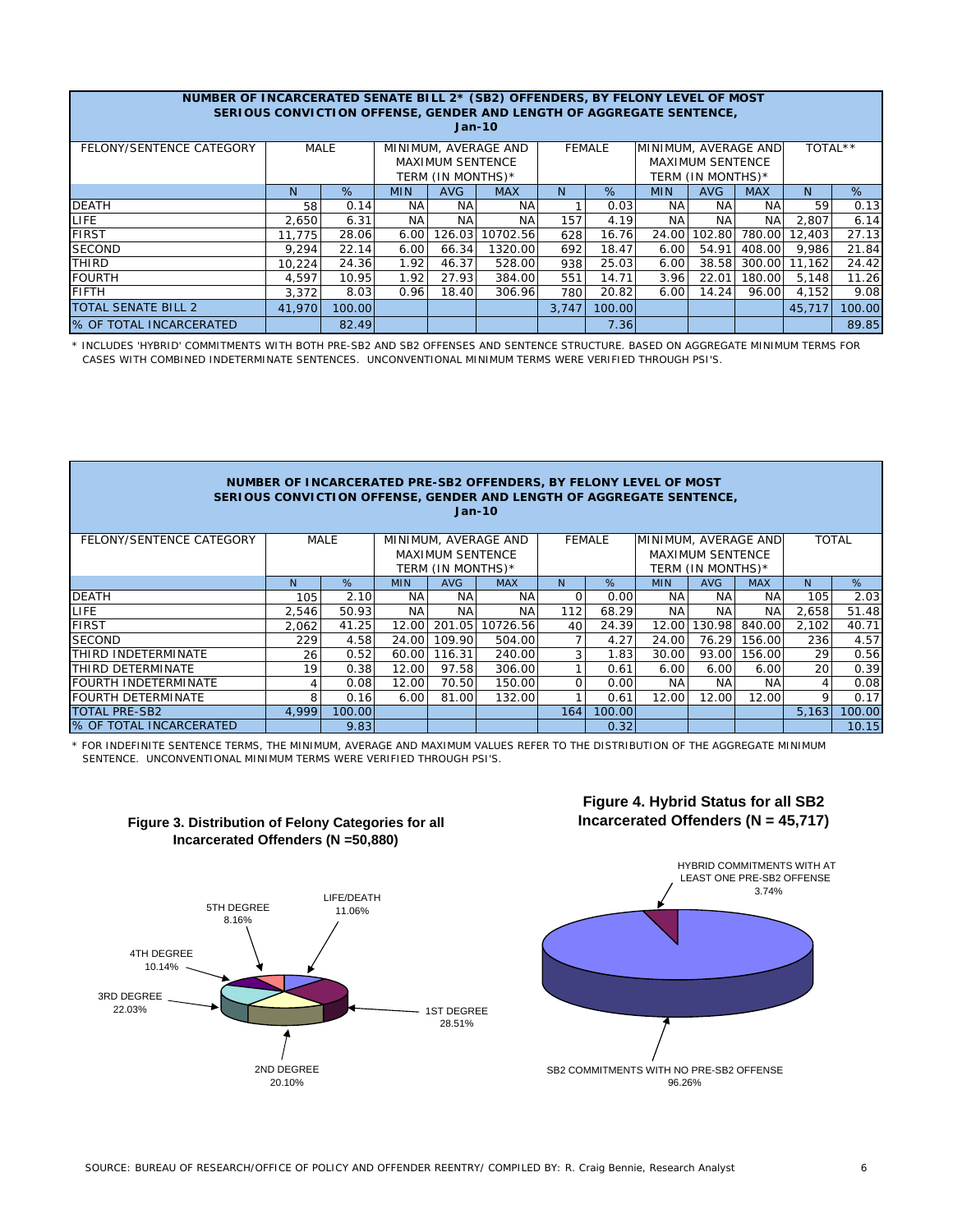| Sorted by Sex and Sentencing Code                                      |                |                       |                             |                   |                |              |  |  |  |  |  |
|------------------------------------------------------------------------|----------------|-----------------------|-----------------------------|-------------------|----------------|--------------|--|--|--|--|--|
| MOST SERIOUS OFFENSE*                                                  | PRE-SB2        | POST-SB2              |                             | PRE-SB2 POST-SB2  | DEPT.          | % OF         |  |  |  |  |  |
|                                                                        | MALE           | <b>MALE</b>           | <b>FEMALE</b>               | <b>FEMALE</b>     | <b>TOTAL</b>   | <b>TOTAL</b> |  |  |  |  |  |
| CRIMES AGAINST PERSONS (EXCLUDING SEX OFFENSES)                        | 3,108          | 16,665                | 130                         | 1,294             | 21,197         | 41.66        |  |  |  |  |  |
| ABDUCTION (INCLUDES CHILD STEALING)                                    | 7              | 171                   | 0                           | 4                 | 182            | .36          |  |  |  |  |  |
| ATTEMPTED ABDUCTION                                                    | $\mathbf{O}$   | 18                    | 0                           | $\overline{2}$    | 20             | .04          |  |  |  |  |  |
| AGGRAVATED ARSON                                                       | 18<br>$\circ$  | 102<br>117            | $\overline{c}$<br>0         | 21                | 143            | .28<br>.27   |  |  |  |  |  |
| ATTEMPTED AGGRAVATED ARSON<br>AGGRAVATED ASSAULT                       | $\mathbf{1}$   | 275                   | $\mathbf 0$                 | 21<br>31          | 138<br>307     | .60          |  |  |  |  |  |
| AGGRAVATED MURDER                                                      | 1,420          | 939                   | 58                          | 62                | 2,479          | 4.87         |  |  |  |  |  |
| ATTEMPTED AGGRAVATED MURDER                                            | 39             | 73                    | $\overline{7}$              | 15                | 134            | .26          |  |  |  |  |  |
| <b>AGGRAVATED RIOT</b>                                                 | $\mathsf O$    | 11                    | $\mathbf 0$                 | 2                 | 13             | .03          |  |  |  |  |  |
| AGGRAVATED ROBBERY                                                     | 235            | 3,879                 | $\overline{2}$              | 180               | 4,296          | 8.44         |  |  |  |  |  |
| ATTEMPTED AGGRAVATED ROBBERY                                           | 1              | 98                    | 0                           | 10                | 109            | .21          |  |  |  |  |  |
| AGGRAVATED VEHICULAR ASSAULT                                           | 0              | 193                   | 0                           | 45                | 238            | .47          |  |  |  |  |  |
| AGGRAVATED VEHICULAR HOMICIDE                                          | $\overline{c}$ | 247                   | $\mathbf{1}$                | 61                | 311            | .61          |  |  |  |  |  |
| <b>ARMED ROBBERY</b>                                                   | $\overline{7}$ | 0                     | 0                           | $\mathbf 0$       | $\overline{7}$ | .01          |  |  |  |  |  |
| <b>ASSAULT</b>                                                         | $\mathbf 0$    | 152                   | 0                           | 23                | 175            | .34          |  |  |  |  |  |
| CHILD ENDANGERMENT                                                     | $\overline{2}$ | 193                   | $\mathbf{1}$                | 82                | 278            | .55          |  |  |  |  |  |
| CHILD ENTICEMENT                                                       | $\mathbf 0$    | 3                     | $\Omega$                    | $\Omega$          | 3              | .01          |  |  |  |  |  |
| CONTAMINATING SUBSTANCE                                                | $\mathbf 0$    | $\mathbf{1}$          | 0                           | 1                 | $\overline{c}$ | .00          |  |  |  |  |  |
| CRIMINAL USE OF CHEMICAL WEAPONS                                       | $\mathbf 0$    | $\mathbf{1}$          | 0                           | $\Omega$          | $\mathbf{1}$   | .00          |  |  |  |  |  |
| DOMESTIC VIOLENCE                                                      | $\mathbf{1}$   | 823                   | 0                           | 13                | 837            | 1.65         |  |  |  |  |  |
| ETHNIC INTIMIDATION                                                    | $\circ$        | 1                     | 0                           | $\Omega$          | 1              | .00          |  |  |  |  |  |
| <b>EXTORTION</b>                                                       | $\mathbf 0$    | 9                     | $\mathbf 0$                 | 1                 | 10             | .02          |  |  |  |  |  |
| FELONIOUS ASSAULT                                                      | 71             | 2,734                 | $\overline{c}$              | 161               | 2,968          | 5.83         |  |  |  |  |  |
| ATTEMPTED FELONIOUS ASSAULT                                            | $\mathbf 0$    | 335                   | $\mathbf 0$                 | 33                | 368            | .72          |  |  |  |  |  |
| <b>INVOLUNTARY MANSLAUGHTER</b>                                        | 115            | 775                   | 10                          | 116               | 1,016          | 2.00         |  |  |  |  |  |
| ATTEMPTED INVOLUNTARY MANSLAUGHTER<br>KIDNAPPING                       | 0<br>146       | 3<br>596              | $\mathbf 0$<br>$\mathbf{1}$ | 1<br>23           | 4<br>766       | .01<br>1.51  |  |  |  |  |  |
| ATTEMPTED KIDNAPPING                                                   | $\mathbf 0$    | 1                     | 0                           | $\mathbf 0$       | 1              | .00          |  |  |  |  |  |
| <b>MANSLAUGHTER</b>                                                    | 3              | $\mathbf 0$           | $\Omega$                    | $\Omega$          | 3              | .01          |  |  |  |  |  |
| <b>MENACING</b>                                                        | 0              | 34                    | $\mathbf 0$                 | $\mathbf{1}$      | 35             | .07          |  |  |  |  |  |
| <b>MURDER</b>                                                          | 903            | 1,115                 | 40                          | 90                | 2,148          | 4.22         |  |  |  |  |  |
| ATTEMPTED MURDER                                                       | 48             | 491                   | 3                           | 32                | 574            | 1.13         |  |  |  |  |  |
| MURDER OF A PEACE OFFICER                                              | 5              | $\mathbf 0$           | $\mathbf 0$                 | $\mathbf 0$       | 5              | .01          |  |  |  |  |  |
| NONSUPPORT OF DEPENDENTS                                               | $\mathbf 0$    | 357                   | $\mathbf 0$                 | 15                | 372            | .73          |  |  |  |  |  |
| PERMITTING CHILD ABUSE                                                 | $\mathbf 0$    | $\mathbf{1}$          | 0                           | 3                 | 4              | .01          |  |  |  |  |  |
| <b>ROBBERY</b>                                                         | 22             | 1,670                 | 0                           | 96                | 1,788          | 3.51         |  |  |  |  |  |
| ATTEMPTED ROBBERY                                                      | $\mathbf{1}$   | 879                   | 1                           | 105               | 986            | 1.94         |  |  |  |  |  |
| VOLUNTARY MANSLAUGHTER                                                 | 59             | 364                   | $\overline{2}$              | 44                | 469            | .92          |  |  |  |  |  |
| ATTEMPTED VOLUNTARY MANSLAUGHTER                                       | $\overline{2}$ | 4                     | 0                           | $\Omega$          | 6              | .01          |  |  |  |  |  |
| <b>SEX OFFENSES</b>                                                    | 1,635          | 5,615                 | 29                          | 118               | 7,397          | 14.54        |  |  |  |  |  |
| <b>COMPELLING PROSTITUTION</b>                                         | 0              | 14                    | $\Omega$                    | $\mathbf{1}$      | 15             | .03          |  |  |  |  |  |
| UNLAWFUL CONDUCT WITH A MINOR                                          | 5              | 432                   | $\mathbf 0$                 | 22                | 459            | .90          |  |  |  |  |  |
| ATTEMPTED UNLAWFUL CONDUCT WITH A MINOR                                | $\mathbf 0$    | 6                     | $\Omega$                    | 0                 | 6              | .01          |  |  |  |  |  |
| DISSEMINATING MATTER HARMFUL TO JUVENILES                              | 0              | $\mathbf{1}$          | $\mathbf 0$                 | $\mathbf 0$       | $\mathbf{1}$   | .00          |  |  |  |  |  |
| FAILURE TO NOTIFY CHANGE OF ADDRESS                                    | $\mathbf 0$    | 440                   | 0                           | 17                | 457            | .90          |  |  |  |  |  |
| FAILURE TO REGISTER AS SEX OFFENDER                                    | $\Omega$       | 60                    | $\mathbf 0$                 | 2                 | 62             | .12          |  |  |  |  |  |
| <b>FAILURE TO VERIFY ADDRESS</b>                                       | 0              | 154<br>$\overline{2}$ | 0<br>3                      | $\mathbf{1}$<br>0 | 155            | .30<br>.32   |  |  |  |  |  |
| FELONIOUS SEXUAL PENETRATION<br>ATTEMPTED FELONIOUS SEXUAL PENETRATION | 158<br>19      | 0                     | $\overline{2}$              | $\mathbf 0$       | 163<br>21      | .04          |  |  |  |  |  |
| GROSS SEXUAL IMPOSITION                                                | 20             | 669                   | 0                           | 11                | 700            | 1.38         |  |  |  |  |  |
| <b>IMPORTUNING</b>                                                     | 0              | 34                    | $\mathsf{O}$                | 0                 | 34             | .07          |  |  |  |  |  |
| PANDERING OBSCENITY                                                    | 4              | 248                   | $\mathbf{1}$                | $\overline{7}$    | 260            | .51          |  |  |  |  |  |
| PROMOTING PROSTITUTION                                                 | $\mathbf 0$    | $\overline{4}$        | $\mathsf{O}$                | 5                 | 9              | .02          |  |  |  |  |  |
| RAPE                                                                   | 1,324          | 2,964                 | 21                          | 35                | 4,344          | 8.54         |  |  |  |  |  |
| ATTEMPTED RAPE                                                         | 99             | 179                   | $\overline{2}$              | $\mathbf{1}$      | 281            | .55          |  |  |  |  |  |
| SEXUAL BATTERY                                                         | 6              | 377                   | 0                           | 11                | 394            | .77          |  |  |  |  |  |
| ATTEMPTED SEXUAL BATTERY                                               | 0              | 7                     | $\mathsf{O}$                | 0                 | 7              | .01          |  |  |  |  |  |
| SEX OFFENDER PENALTIES                                                 | 0              | 18                    | 0                           | 0                 | 18             | .04          |  |  |  |  |  |
| SOLICITING                                                             | 0              | 4                     | $\mathsf{O}$                | 5                 | 9              | .02          |  |  |  |  |  |
| <b>VOYEURISM</b>                                                       | 0              | 2                     | 0                           | 0                 | $\overline{2}$ | .00          |  |  |  |  |  |
| <b>BURGLARY OFFENSES</b>                                               | 213            | 4,774                 | $\overline{\mathbf{3}}$     | 295               | 5,285          | 10.39        |  |  |  |  |  |
| AGGRAVATED BURGLARY                                                    | 188            | 1,177                 | 3                           | 38                | 1,406          | 2.76         |  |  |  |  |  |
| ATTEMPTED AGGRAVATED BURGLARY                                          | $\overline{2}$ | 67                    | 0                           | $\mathbf{1}$      | 70             | .14          |  |  |  |  |  |
| BURGLARY ( INCLUDES ATTEMPTS)                                          | 23             | 3,530                 | 0                           | 256               | 3,809          | 7.49         |  |  |  |  |  |

# **NUMBER OF INCARCERATED OFFENDERS BY MOST SERIOUS COMMITMENT OFFENSE - JANUARY 2010**

\* FOR CRIMES AGAINST PERSONS, SEX OFFENSES AND AGGRAVATED BURGLARY, ATTEMPTED OFFENSES ARE REPORTED SEPARATELY. FOR OTHER CRIMES, ATTEMPTED OFFENSES ARE INCLUDED IN THE PRIMARY CATEGORIES.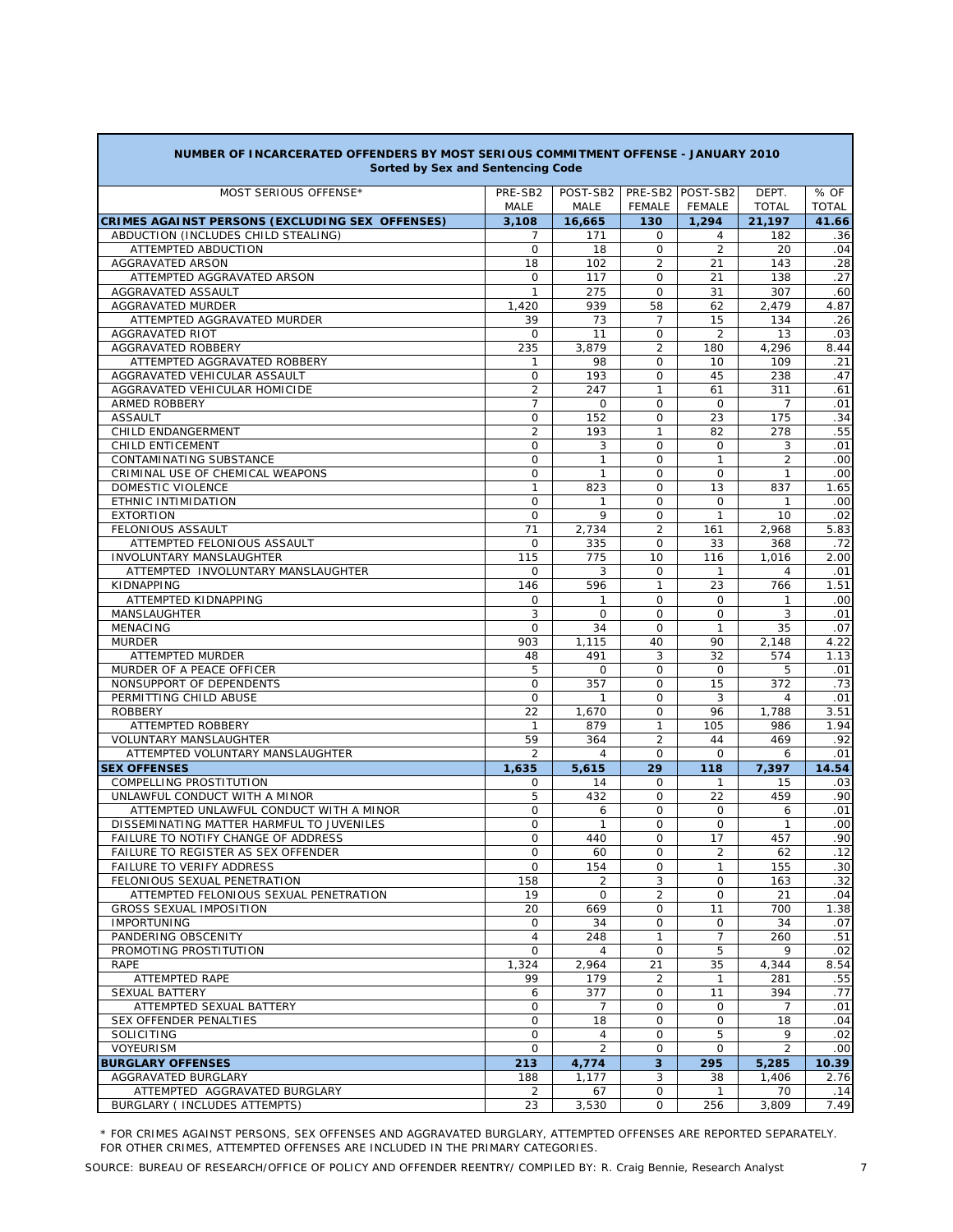## **NUMBER OF INCARCERATED OFFENDERS BY MOST SERIOUS COMMITMENT OFFENSE - JANUARY 2010**

#### **Sorted by Sex and Sentencing Code**

| <b>MOST SERIOUS OFFENSE</b>                            | PRE-SB2           | POST-SB2                     |                            | PRE-SB2 POST-SB2         | DEPT.          | % OF         |
|--------------------------------------------------------|-------------------|------------------------------|----------------------------|--------------------------|----------------|--------------|
|                                                        | MALE              | MALE                         | <b>FEMALE</b>              | FEMALE                   | <b>TOTAL</b>   | <b>TOTAL</b> |
| <b>MISCELLANEOUS PROPERTY OFFENSES</b>                 | 9                 | 2,485                        | 1                          | 521                      | 3,016          | 5.93         |
| <b>ARSON</b>                                           | 2                 | 43                           | 0                          | 6                        | 51             | .10          |
| BREAKING AND ENTERING                                  | 1                 | 452                          | 0                          | 11                       | 464            | .91          |
| CRIMINAL ENDANGERMENT                                  | 0                 | $\mathbf{1}$                 | $\mathbf 0$                | $\mathbf 0$              | $\mathbf{1}$   | .00          |
| DISRUPTING PUBLIC SERVICES                             | 0                 | 20                           | $\mathbf 0$                | $\mathbf{1}$             | 21             | .04          |
| RECEIVING STOLEN PROPERTY                              | $\overline{2}$    | 644                          | $\mathbf 0$                | 97                       | 743            | 1.46         |
| SAFECRACKING                                           | 0                 | 48                           | $\mathbf 0$                | 2                        | 50             | .10          |
| TAMPERING WITH COIN MACHINE                            | 0                 | 12                           | 0                          | $\mathbf{1}$             | 13             | .03          |
| <b>THEFT</b>                                           | $\overline{4}$    | 1,173                        | $\mathbf{1}$               | 395                      | 1.573          | 3.09         |
| UNAUTHORIZED USE OF PROPERTY                           | 0                 | $\mathbf{1}$                 | 0                          | 0                        | 1              | .00          |
| UNAUTHORIZED USE OF VEHICLE                            | 0                 | 15                           | $\mathbf{O}$               | $\overline{2}$           | 17             | .03          |
| <b>VANDALISM</b>                                       | 0                 | 74                           | 0                          | 6                        | 80             | .16          |
| <b>VEHICULAR VANDALISM</b>                             | 0                 | $\overline{2}$               | $\circ$                    | $\circ$                  | $\overline{2}$ | .00          |
| <b>DRUG OFFENSES</b>                                   | 20                | 7,291                        | $\mathbf{1}$               | 926                      | 8,238          | 16.19        |
| ABUSING HARMFUL INTOXICANTS                            | 0                 | 6                            | $\mathsf{O}$               | $\mathbf 0$              | 6              | .01          |
| CORRUPTION OF ANOTHER WITH DRUGS                       | $\mathbf{1}$      | 47                           | $\mathsf{O}$               | 13                       | 61             | .12          |
| DECEPTION TO OBTAIN DRUGS                              | 0                 | 41                           | $\mathsf{O}$               | 38                       | 79             | .16          |
| <b>DRUG LAW</b>                                        | 0                 | $\overline{7}$               | 0                          | $\mathbf{1}$             | 8              | .02          |
| DRUG POSSESSION (FORMERLY ABUSE)                       | 3                 | 2,898                        | $\mathbf{1}$               | 398                      | 3,300          | 6.49         |
| ILLEGAL PROCESSING OF DRUG DOCUMENTS                   | 0                 | 24                           | $\mathbf 0$                | 11                       | 35             | .07          |
| ILLEGAL MANUFACTURING OF DRUGS                         | 0                 | 556                          | $\mathsf{O}$               | 100                      | 656            | 1.29         |
| PERMITTING DRUG ABUSE                                  | $\mathbf{1}$      | 10                           | 0                          | 7                        | 18             | .04          |
| PREPARATION OF DRUG FOR SALE                           | 0                 | $\overline{2}$               | $\mathsf{O}$               | $\Omega$                 | 2              | .00          |
| SALE OF COUNTERFEIT DRUGS                              | 0                 | 22                           | $\mathsf{O}$               | $\circ$                  | 22             | .04          |
| TAMPERING WITH DRUGS                                   | $\mathsf{O}$      | $\mathbf{1}$                 | $\mathsf{O}$               | $\Omega$                 | 1              | .00          |
| TRAFFICKING IN DRUGS                                   | 15                | 3,677                        | 0                          | 358                      | 4,050          | 7.96         |
| <b>MOTOR VEHICLE OFFENSES</b>                          | $\mathbf{o}$      | 571                          | $\Omega$                   | 39                       | 610            | 1.20         |
| DRIVING UNDER THE INFLUENCE OF ALCOHOL/DRUGS           | 0                 | 552                          | $\mathbf 0$                | 36                       | 588            | 1.16         |
| FAILURE TO STOP- ACCIDENT                              | 0                 | 18                           | $\mathsf{O}$               | 3                        | 21             | .04          |
| MOTOR VEHICLE TITLE OFFENSE                            | 0                 | $\mathbf 0$                  | 0                          | O                        | $\mathbf 0$    | .00          |
| WRITTEN NOTICE OF TAMPERING OR NONFUNCTIONING ODOMETER | 0                 | $\mathbf{1}$                 | $\mathsf{O}$               | $\Omega$                 | 1              | .00          |
| <b>FRAUD OFFENSES</b>                                  | $\overline{2}$    | 327                          | O                          | 137                      | 466            | .92          |
| CRIMINAL SIMULATION                                    | 0                 | $\overline{2}$               | 0                          | $\mathbf 0$              | 2              | .00          |
| <b>FORGERY</b>                                         | $\mathbf{1}$      | 224                          | $\mathbf 0$                | 101                      | 326            | .64          |
| ILLEGAL USE OF FOOD STAMPS                             | 0                 | 3                            | $\mathbf 0$                | $\overline{2}$           | 5              | .01          |
| <b>INSURANCE FRAUD</b>                                 | 0                 | $\mathbf{1}$<br>$\mathbf{1}$ | $\mathbf 0$                | $\mathbf{1}$<br>$\Omega$ | $\overline{2}$ | .00          |
| <b>MEDICAID FRAUD</b>                                  | $\mathbf{1}$<br>0 |                              | $\mathbf 0$<br>$\mathbf 0$ | 15                       | 2              | .00<br>.10   |
| MISUSE OF CREDIT CARD<br>MONEY LAUNDERING              | 0                 | 38<br>8                      | $\mathbf 0$                | $\circ$                  | 53<br>8        | .02          |
| PASSING BAD CHECKS                                     | 0                 | 37                           | $\mathbf 0$                | 14                       | 51             | .10          |
| SECURITIES FRAUD                                       | 0                 | $\overline{7}$               | $\mathbf 0$                | $\mathbf 0$              | $\overline{7}$ | .01          |
| SECURE WRITINGS BY DECEPTION                           | 0                 | $\overline{2}$               | $\mathbf 0$                | $\overline{2}$           | 4              | .01          |
| TELECOMMUNICATIONS FRAUD                               | 0                 | $\overline{2}$               | $\mathbf 0$                | $\mathbf{1}$             | 3              | .01          |
| TRADEMARK COUNTERFEITING                               | 0                 | 1                            | $\mathbf 0$                | $\mathbf 0$              | 1              | .00          |
| <b>WORKERS COMPENSATION FRAUD</b>                      | 0                 | 1                            | $\mathbf 0$                | $\mathbf{1}$             | $\overline{2}$ | .00          |
| <b>FIREARM AND RELATED OFFENSES</b>                    | 5                 | 1,796                        | O                          | 78                       | 1,879          | 3.69         |
| CARRYING CONCEALED WEAPON                              | $\overline{2}$    | 193                          | O                          | 3                        | 198            | .39          |
| ENGAGING IN CORRUPT ACTIVITY                           | 3                 | 355                          | 0                          | 52                       | 410            | .81          |
| FIREARMS SPECIFICATION IN INDICTMENT                   | 0                 | 17                           | 0                          | $\mathbf{1}$             | 18             | .04          |
| HAVING WEAPON UNDER DISABILITY                         | 0                 | 982                          | 0                          | 12                       | 994            | 1.95         |
| IMPROPER HANDLING/DISCHARGE OF FIREARM                 | 0                 | 210                          | 0                          | 6                        | 216            | .42          |
| POSSESSION OF CRIMINAL TOOLS                           | 0                 | 34                           | 0                          | $\overline{4}$           | 38             | .07          |
| UNLAWFUL POSSESSION OF FIREARM/EXPLOSIVES              | 0                 | 5                            | 0                          | $\Omega$                 | 5              | .01          |
| OFFENSES AGAINST JUSTICE/PUBLIC ADMINISTRATION         | 5                 | 2,425                        | O                          | 336                      | 2,766          | 5.44         |
| <b>BRIBERY</b>                                         | 0                 | 15                           | 0                          | $\mathbf{1}$             | 16             | .03          |
| ESCAPE/AIDING ESCAPE                                   | $\overline{2}$    | 573                          | 0                          | 57                       | 632            | 1.24         |
| <b>FAILURE TO APPEAR</b>                               | 0                 | 48                           | 0                          | 16                       | 64             | .13          |
| <b>FALSE REPORT</b>                                    | 0                 | 1                            | $\mathbf{O}$               | 0                        | $\mathbf{1}$   | .00          |
| <b>FALSIFICATION</b>                                   | 0                 | 3                            | 0                          | 0                        | 3              | .01          |
| HARASSMENT BY INMATE                                   | 0                 | 25                           | $\mathsf{O}$               | 3                        | 28             | .06          |
| ILLEGAL WEAPONS/DRUGS CONVEYANCE/CORRECTIONAL FACILITY | 0                 | 67                           | 0                          | 33                       | 100            | .20          |
| IMPERSONATING OFFICER                                  | 0                 | 7                            | 0                          | 0                        | 7              | .01          |
| INCITING TO VIOLENCE/RIOT                              | 0                 | 2                            | 0                          | 1                        | 3              | .01          |